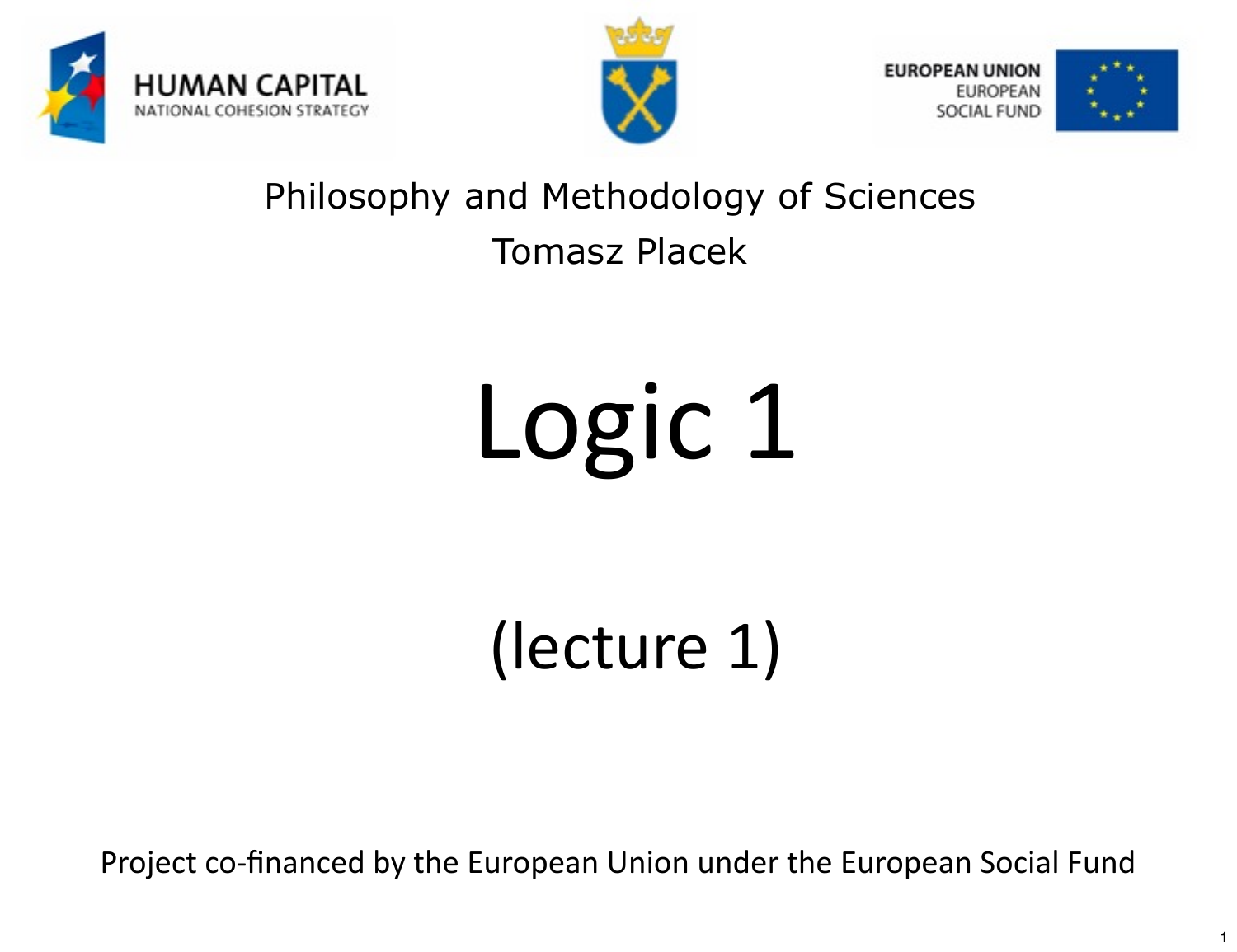## Programme

- Logic: classical propositional calculus
- Logic: elements of predicate logic and the concept of model
- What are laws of nature?
- Interpreting probability: frequentism, Bayesianism, and propensity approach
- Defining determinism
- A surprising simple failure of determinism in Newton's mechanics
- Understanding agents and agency
- Free will and (in)determinism: the good luck argument
- Psychology of the free-will: Libet's experiment and its critics
- Do animals freely act: neurological and evolutionary perspective
- What is knowledge? (Classical concept, Gettier's problem, counterfactual definition)
- Delineating science from pseudo-science.

2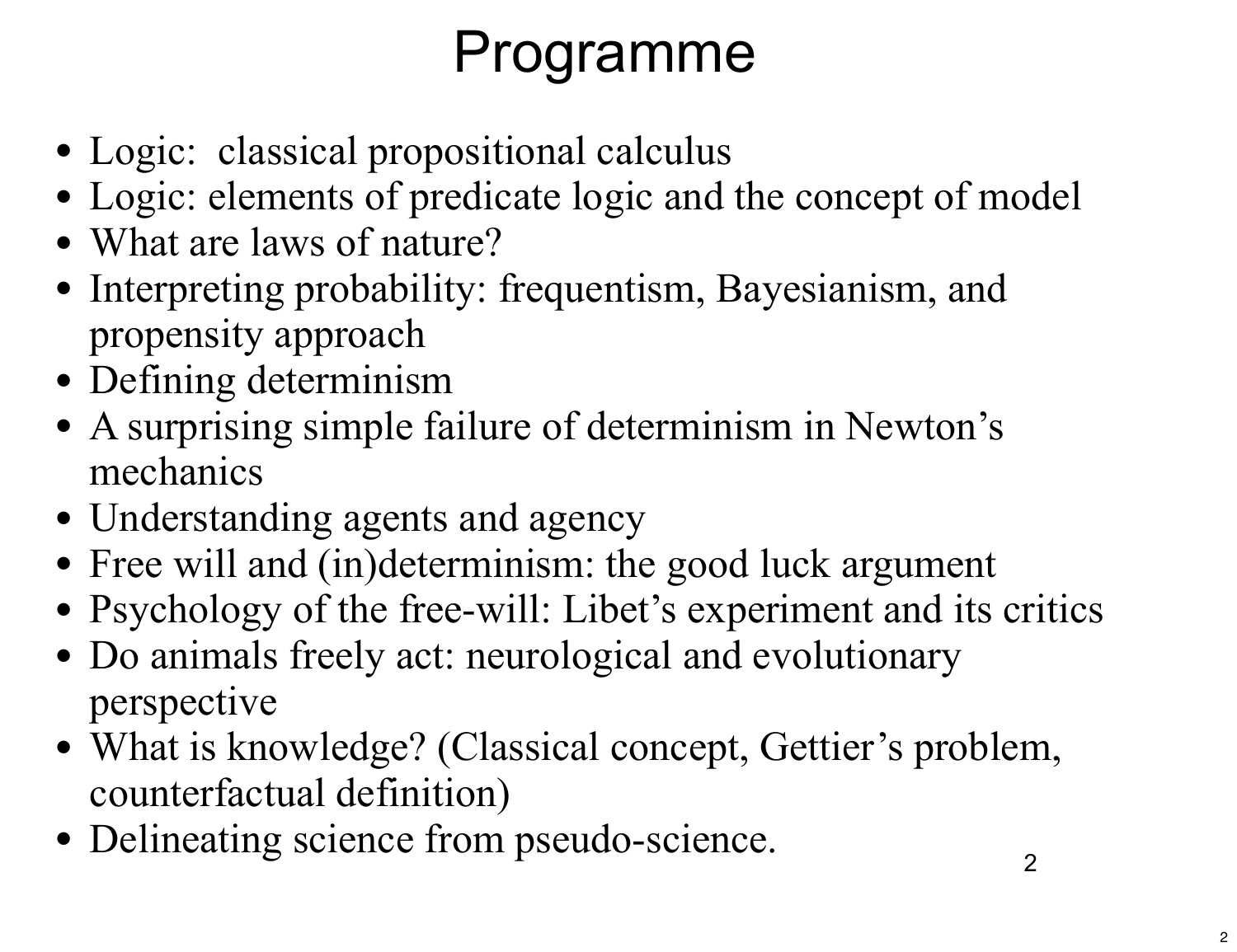## Exam

Oral exam; the exam's topic is chosen by a student from among topics discussed in the course, and is extended by readings suggested by the instructors. A necessary prerequisite to taking the oral exam is a successful accomplishment of the group discussion sections which depends on:

(1) attendance, (2) homework, and (2) a final test. The result achieved during the sections is a substantial part of the final grade for the course.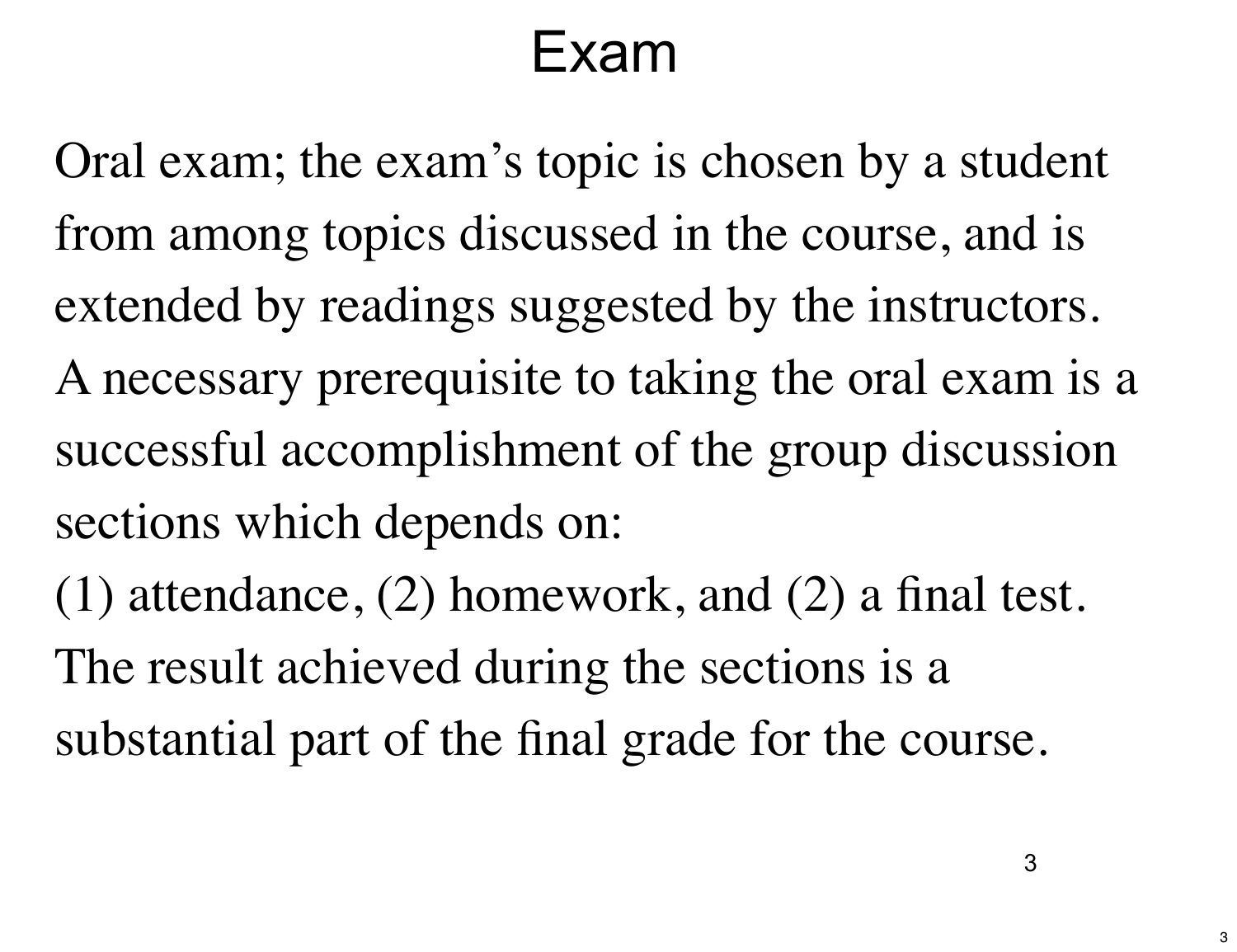## Logic: art and science of reasoning

Link to psychology and philosophy

-psychology: how people think / reason?

-logic: how people should reason?

Logic: emphasis on language. Our reasonings are carried out in a language (non-controversial).

To characterize valid reasonings, logic focuses on *forms* of language.

4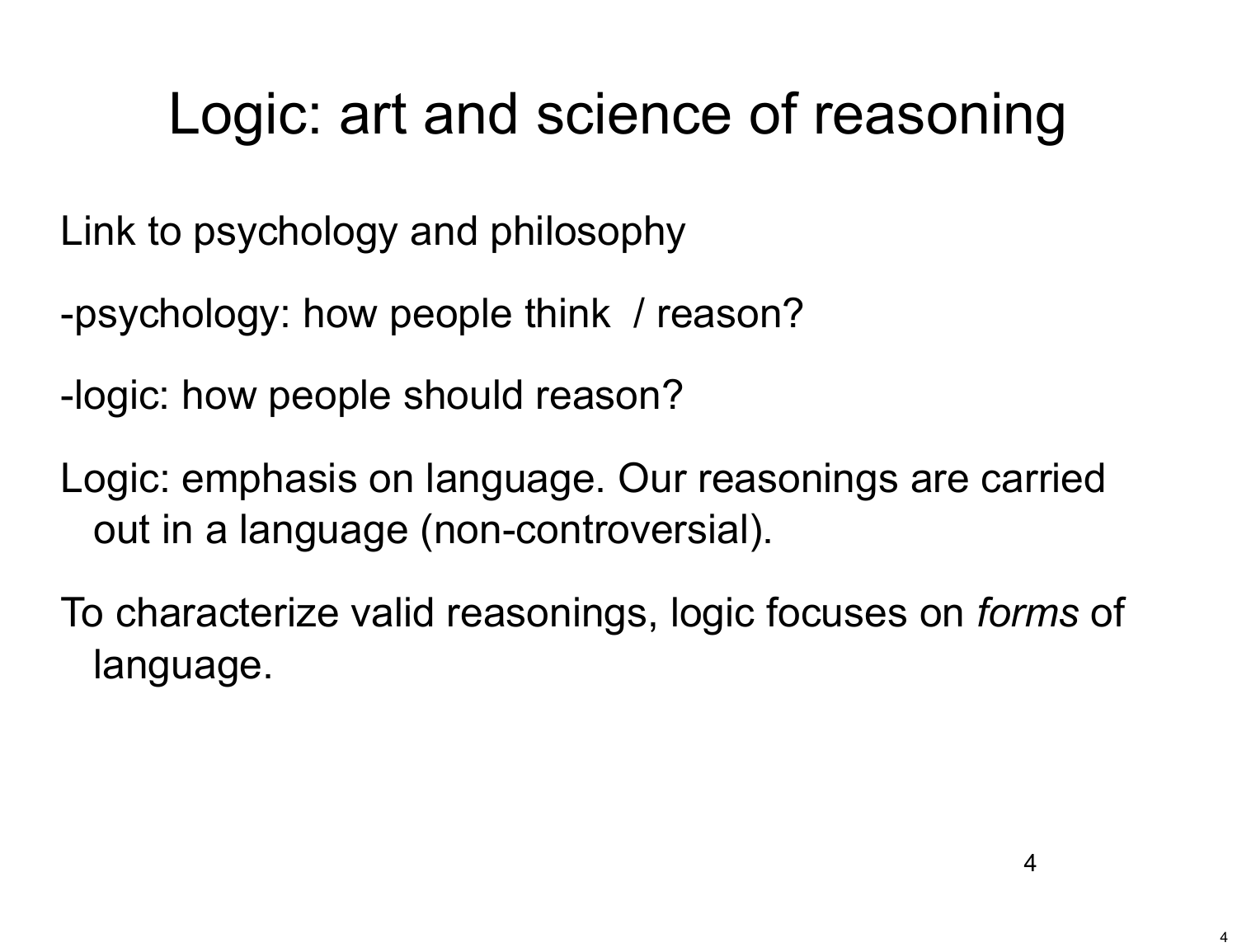What is meant there by *forms of language*? Consider this reasoning as an illustration:

If it is Wednesday today, then we have our philosophy seminar.

It is Wednesday today.

---------------------------

We have our philosophy seminar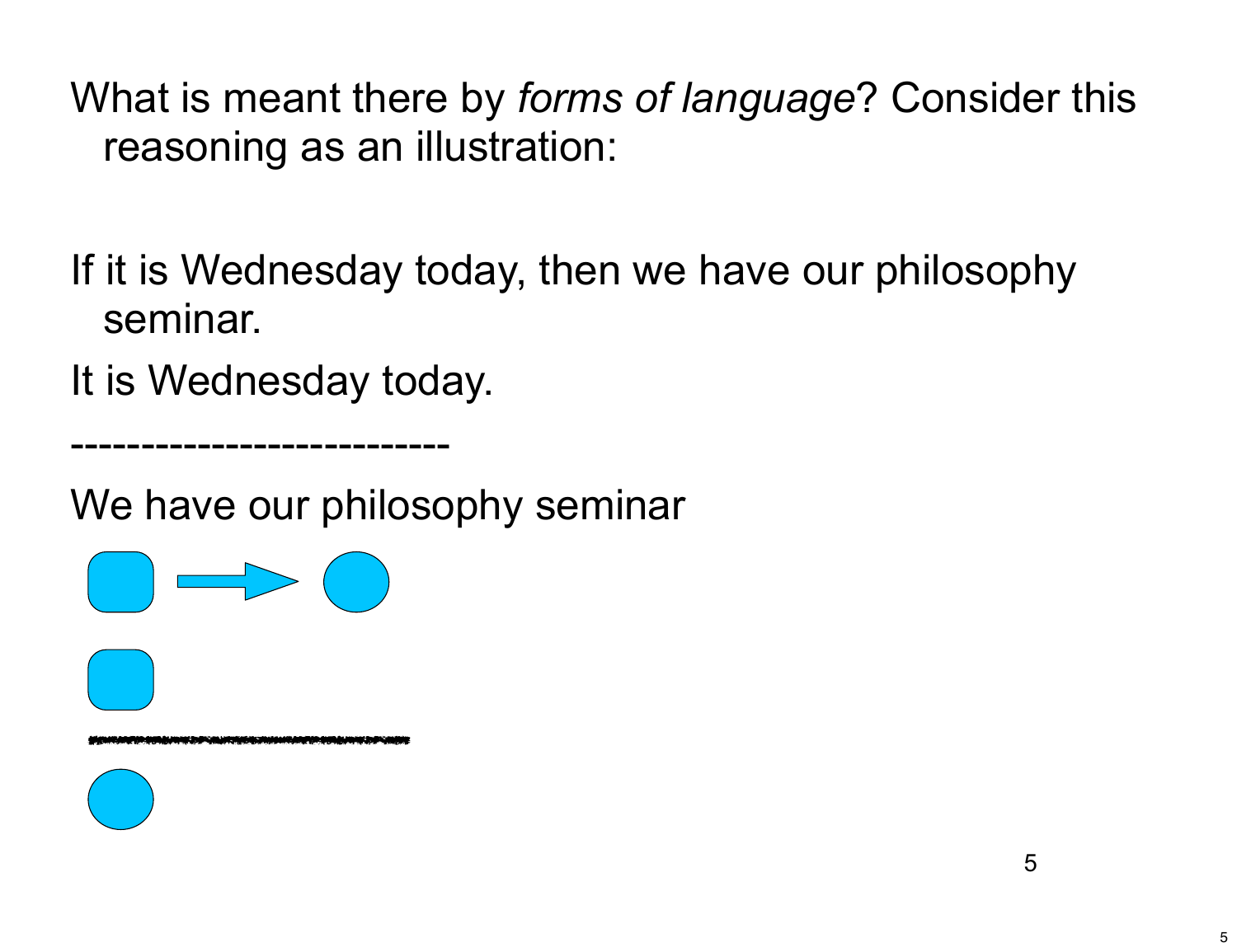Digression: can this reasoning fail us? After all Wednesday Dec 25th is Christmas...

The first premise is incorrect then.

- But, if the premises are correct, the reasoning of the above form is reliable, i.e., its conclusion must be correct.
- The reasoning of this form transfers truth from its premises to its conclusion.

There are unreliable forms of reasonings as well.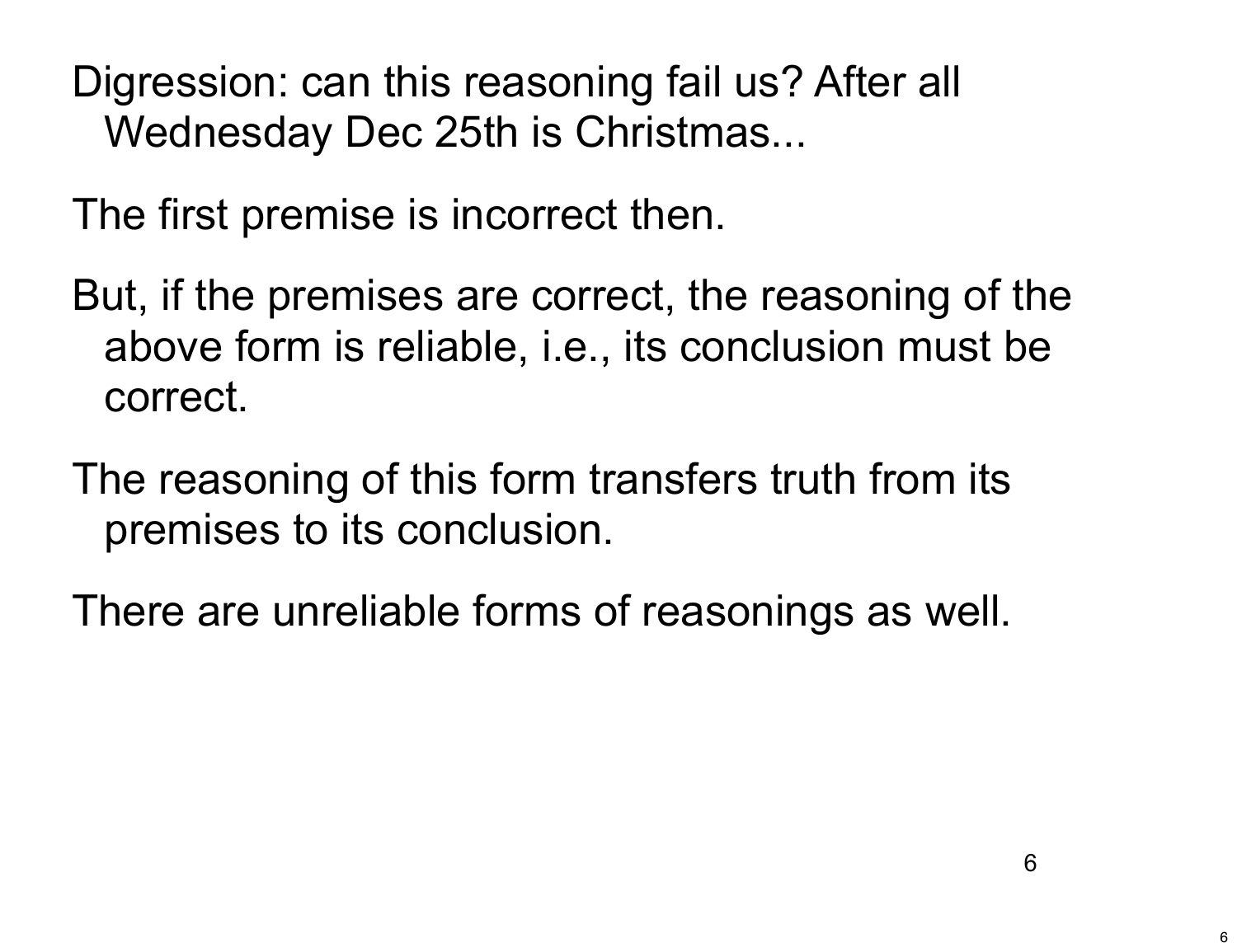Forms of language do not necessarily coincide with grammatical forms.

Illustration:logic of counterfactuals.

- \* If it had rained heavily on Aug. 12, we would have called off our garden party.
- We want to construct a language in which there is our sentence \* as well as sentences:
- \*\* It rains heavily on Aug 12
- \*\*\* We call off our garden party.
- As things stand, \*\* and \*\*\* cannot be considered building blocks of \*.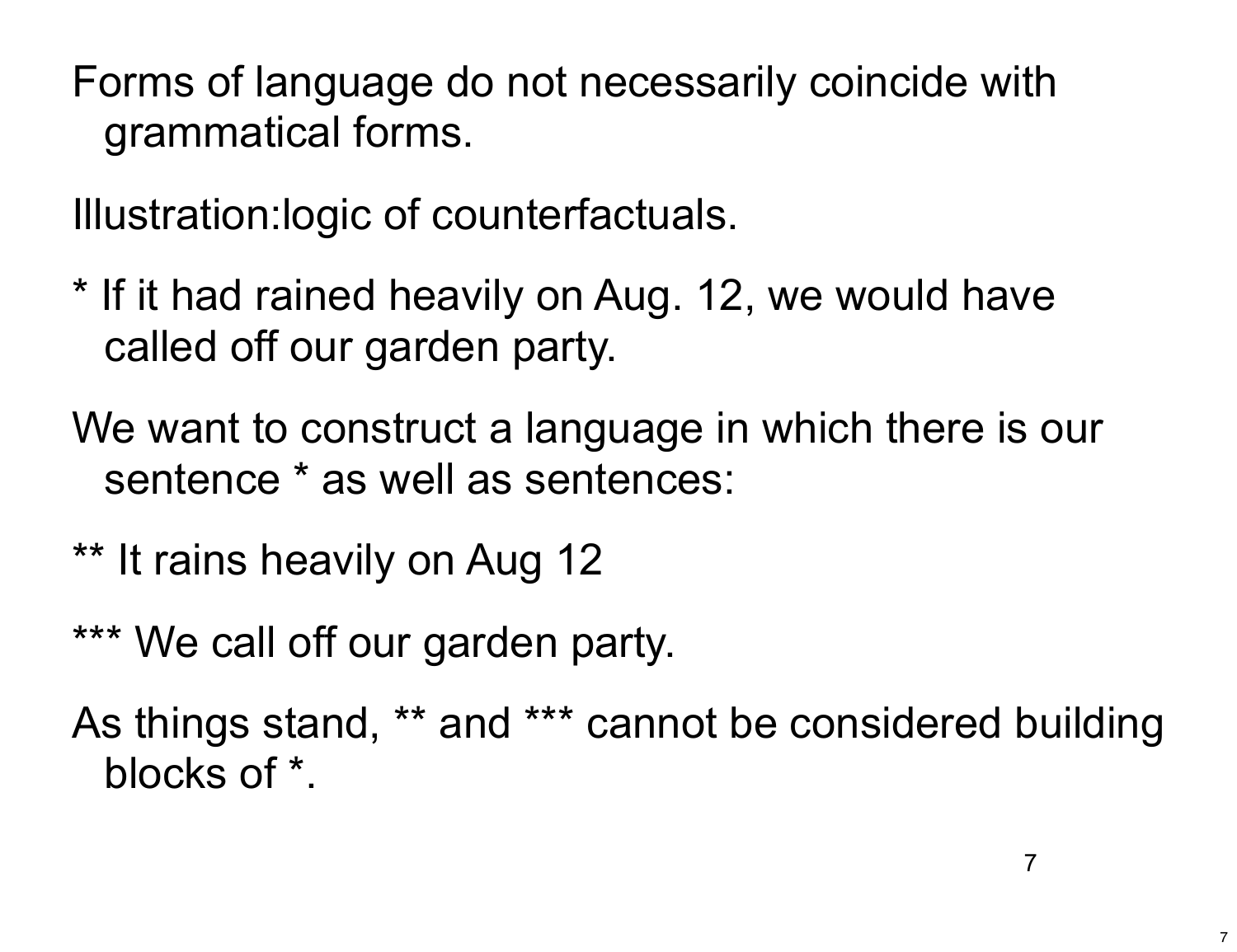\* If it had rained heavily on Aug. 12, we would have called off our garden party.

\*\* It rains heavily on Aug 12 \*\*\* We call off our garden party.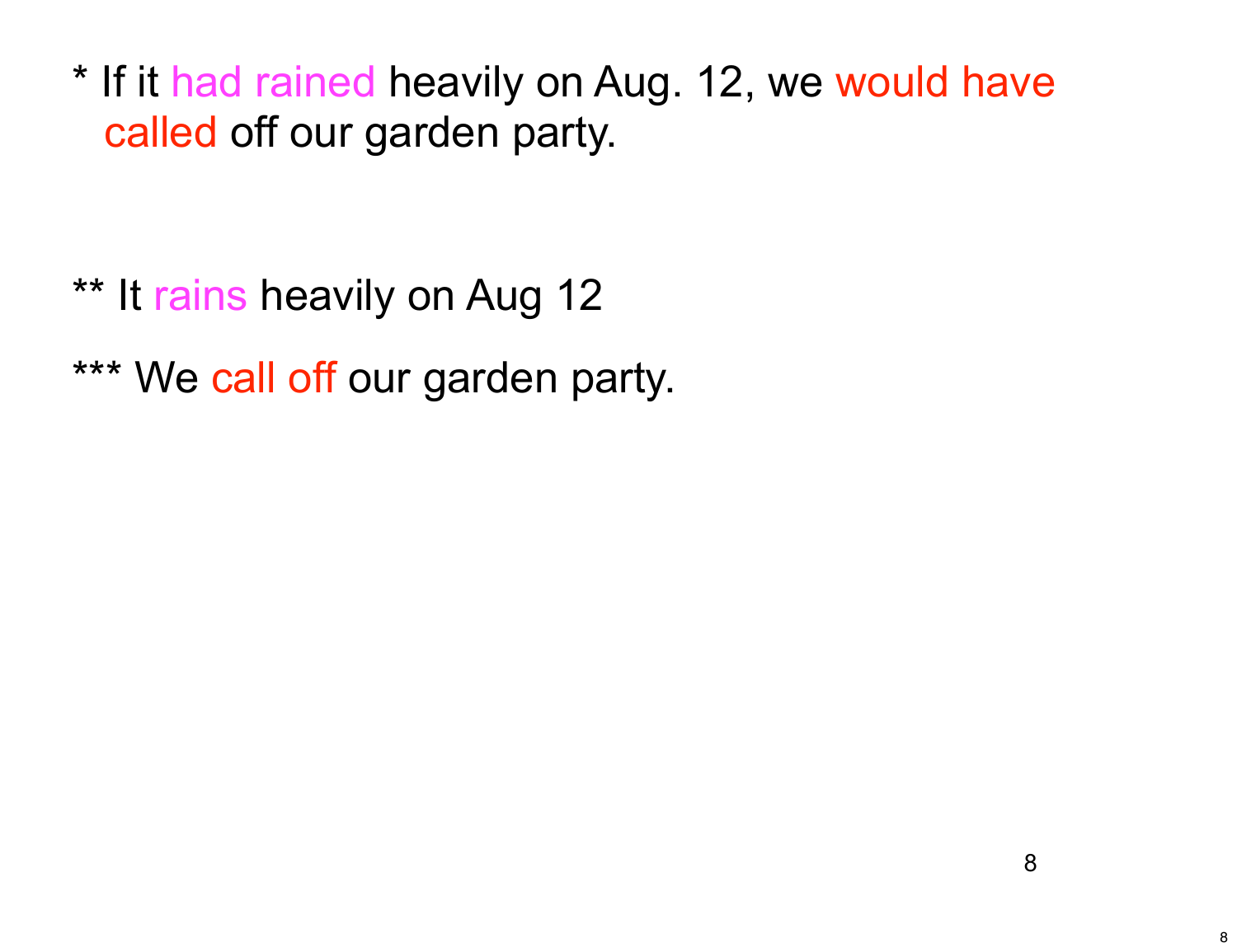We do a little of language engineering:

Instead of

\* If it had rained heavily on Aug. 12, we would have called off our garden party.

we write

If it had been the case that it rains heavily on Aug. 12, it would be the case that we call off our garden party.

If it had been the case that it rains heavily on Aug. 12, it would be the case that we call off our garden party.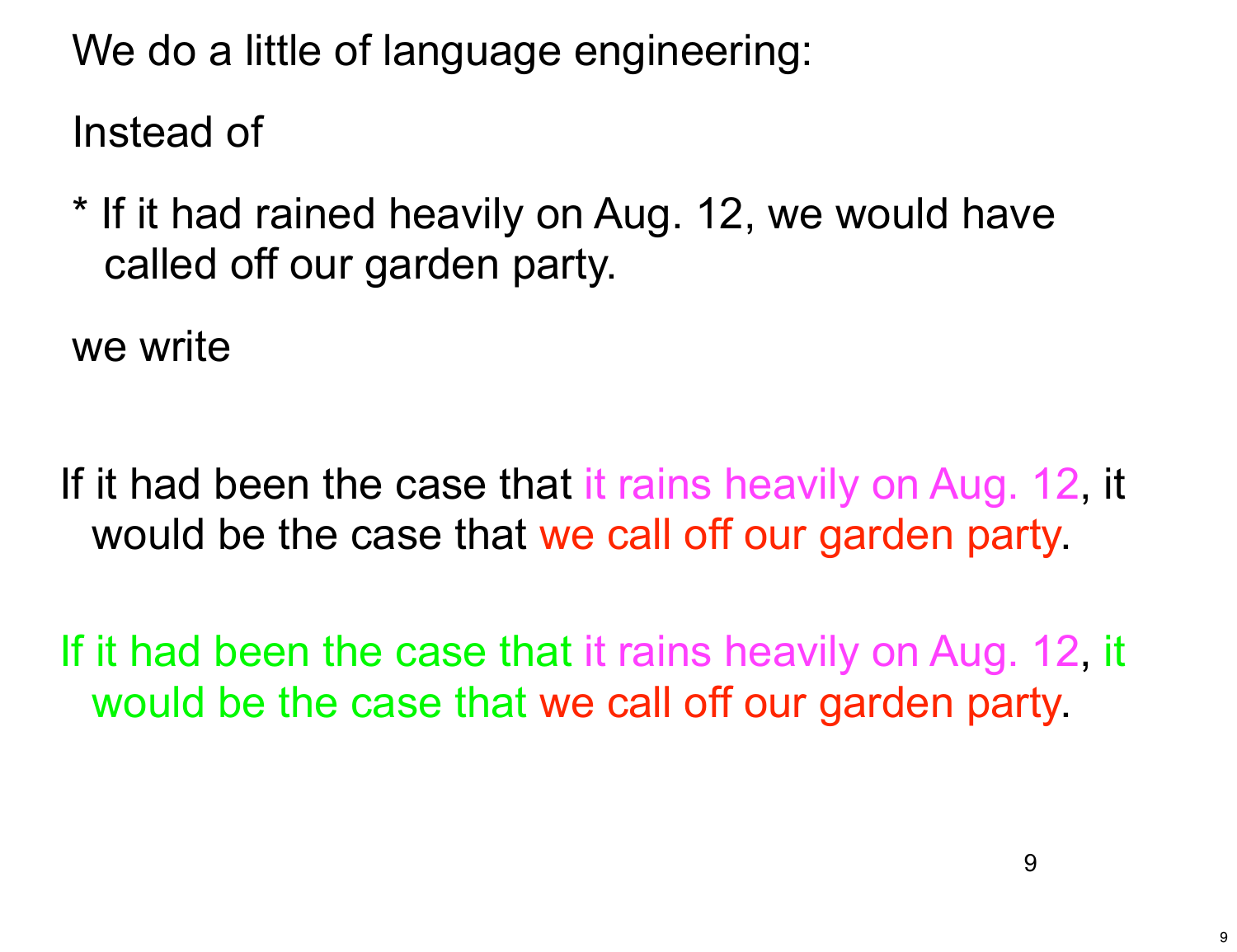- If it had been the case that it rains heavily on Aug. 12, it would be the case that we call off our garden party.
- $p = it$  rains heavily on Aug. 12
- q = we call off our garden party
- $\Box \rightarrow$  = if it had been the case that ....., it would be the case that ....
- We thus meshed together our simple sentences with a counterfactual sentence, and can write

 $p, q, p \Box \rightarrow q$ 

We improved on natural language, introducing a form that wasn't there (or at least, wasn't clear).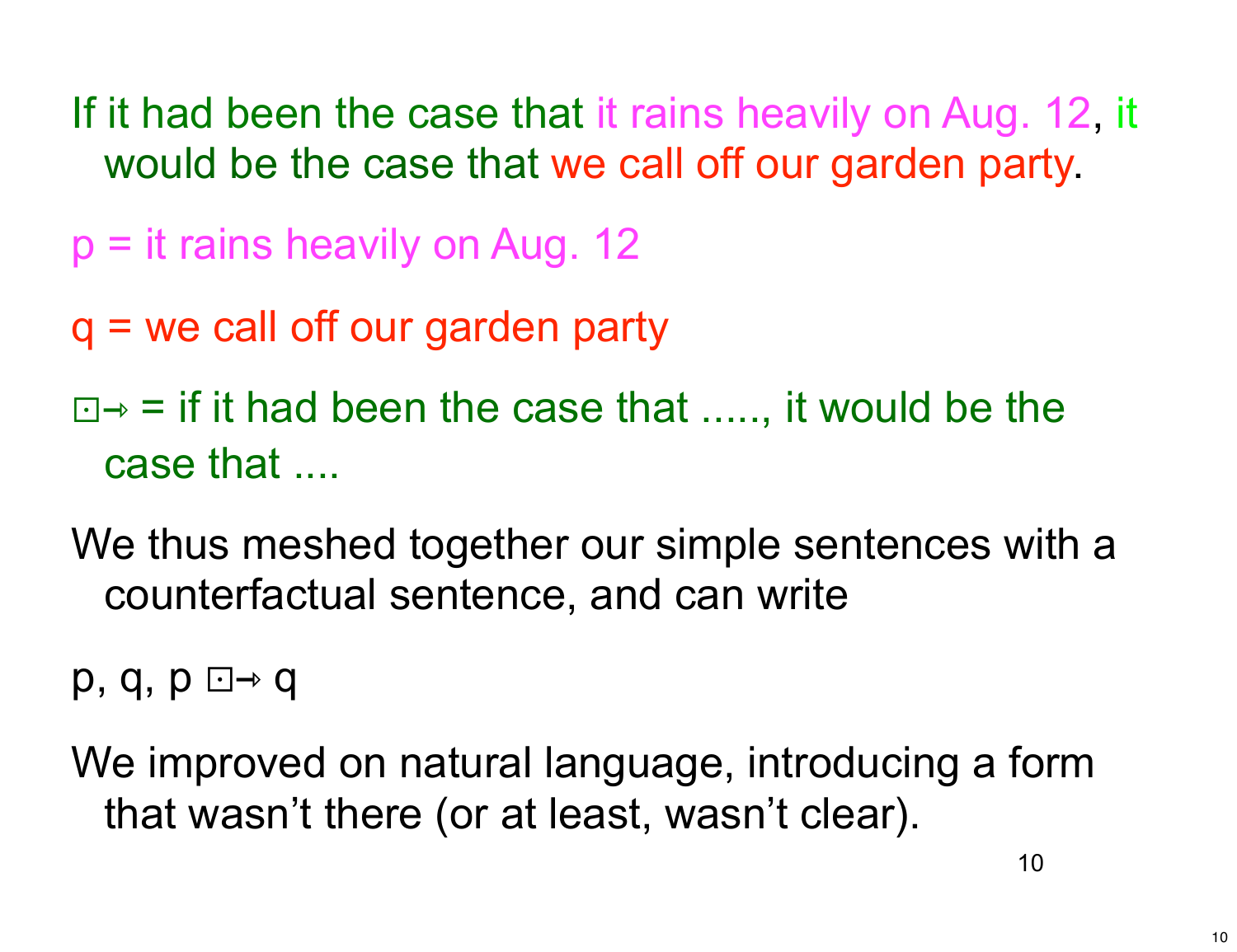Reasonings are done in language. So, whether a reasoning can be carried out depends on resources available in a language. Here are some examples (of not always correct reasonings) and resources needed to state them.

Jan jest Polish or Jan jest Dutch. Jan is not Polish. So Jan is Dutch. (connectives: "or", "not")

Everybody likes somebody. Jan does not like Mark. So Jan likes someone else (quantifiers "every" and negation "not")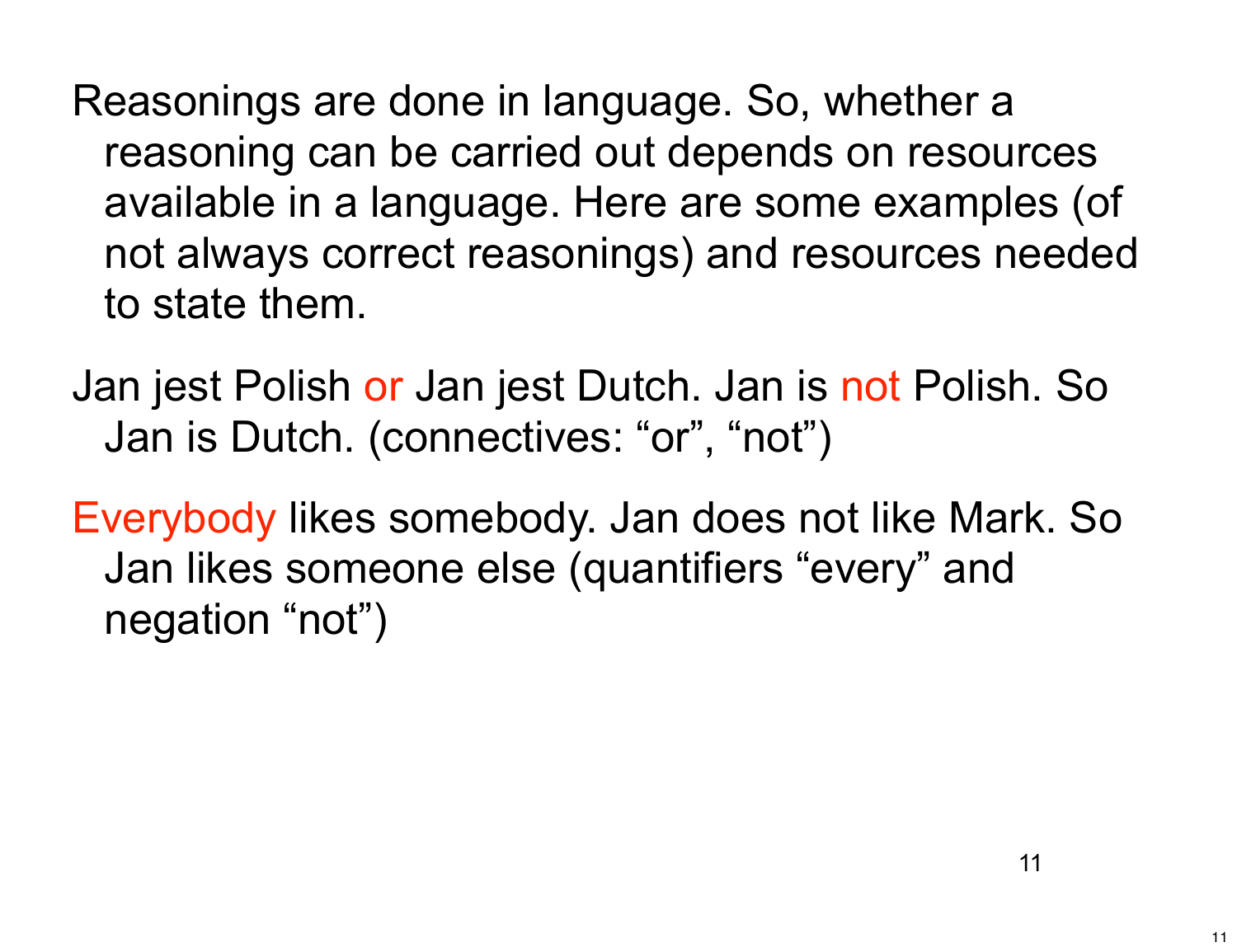On Oct 15th is cloudy. So it was already the case on Oct 14 that it would be cloudy a day later. (tenses)

Two weeks ago a winter semester began. It is thus now settled that a winter semester began. (tenses + historical modalities like settled or inevitable)

- It is not possible that Jan has no money. So it is necessary that Jan has money. (modalities: "possible", "necessary")
- If it had been raining, I would have gone fishing. If I had gone fishing, I would have had great time. Ergo, if it had been raining, I would have had great time. (counterfactual connective; is it transitive?)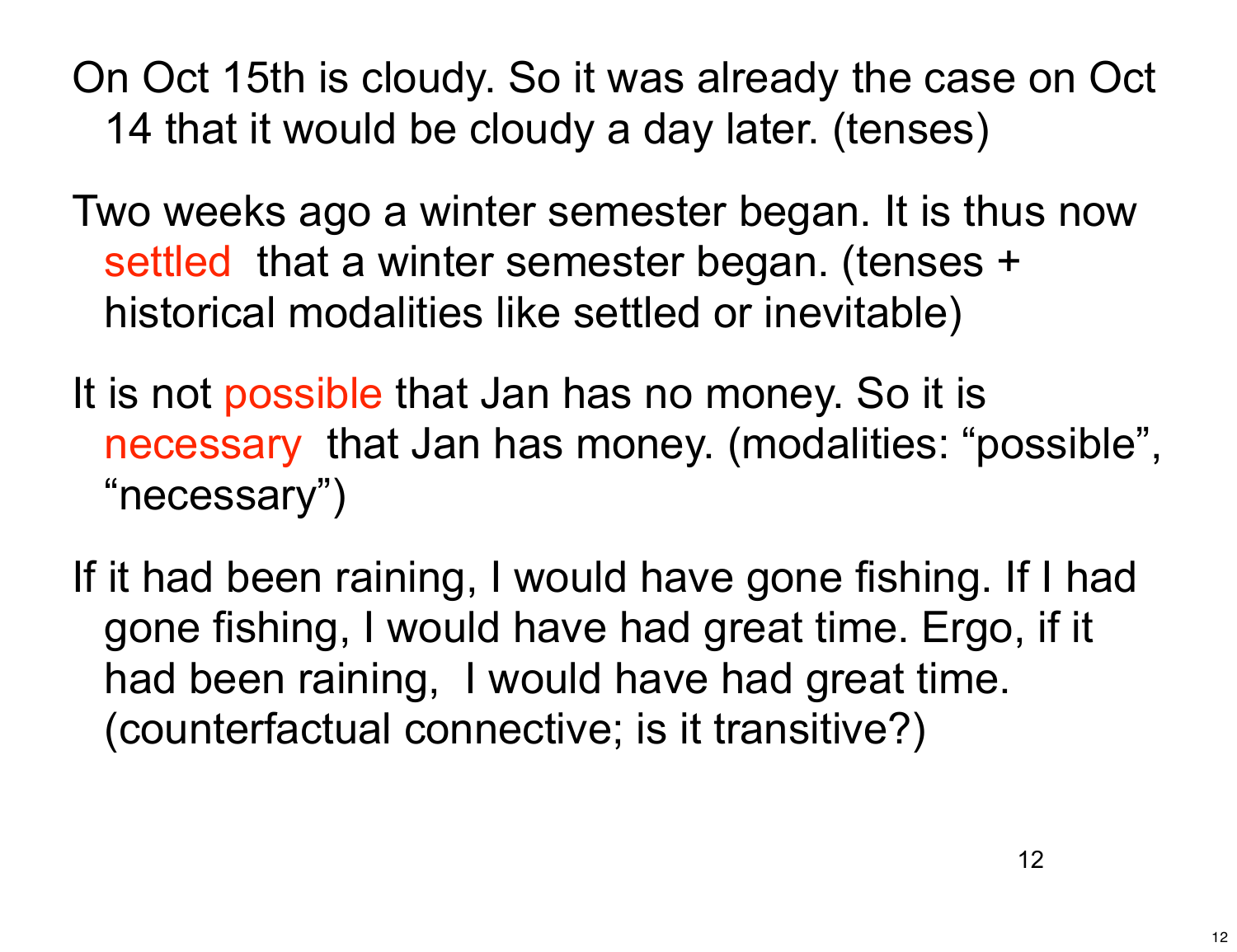We'll limit our attention to reasonings available in the simplest language, i.e., without tenses, modalities of any sort, or counterfactual connectives.

So what will this language have? Logical connectives ("classical")

Polish or English is not at all so simple, so what we'll we do? We'll ignore (= not analyze) such complexities. Illustration: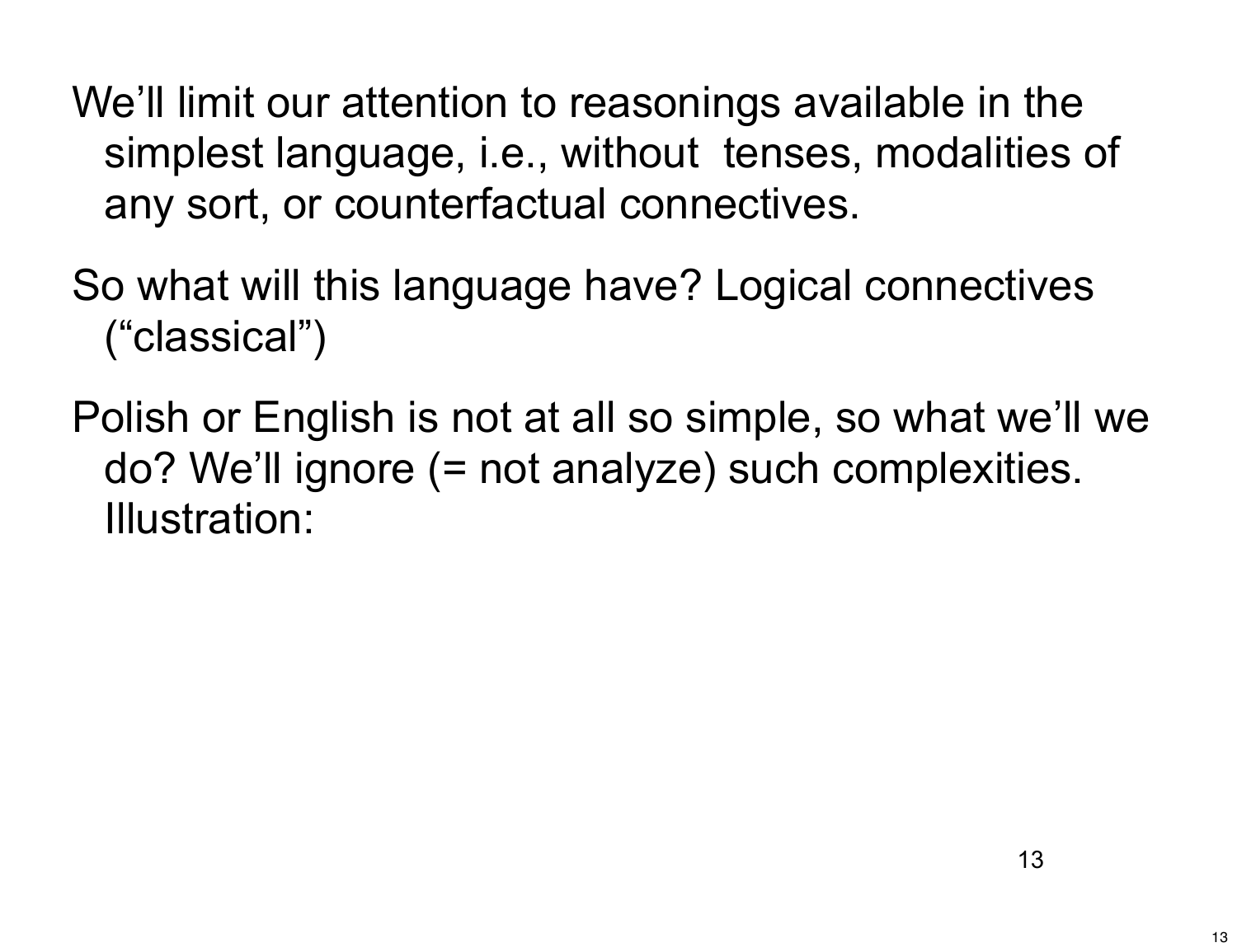In the reasoning below some modalities occur:

- It is possible that Jan is fair. It is necessary that he is a male. Ergo,
- It is possible that Jan is fair and it is necessary that he is a male.
- I option of analysis: we take our sentences for complex, i.e., identify operator "it is possible that" and a subsentence "Janis fair". The form of our first sentence is then: it is possible(Jan is fair)
- II option (ours): we ignore the above structure and assume that "It is possible that Jan is fair" is a basic (atomic) sentence.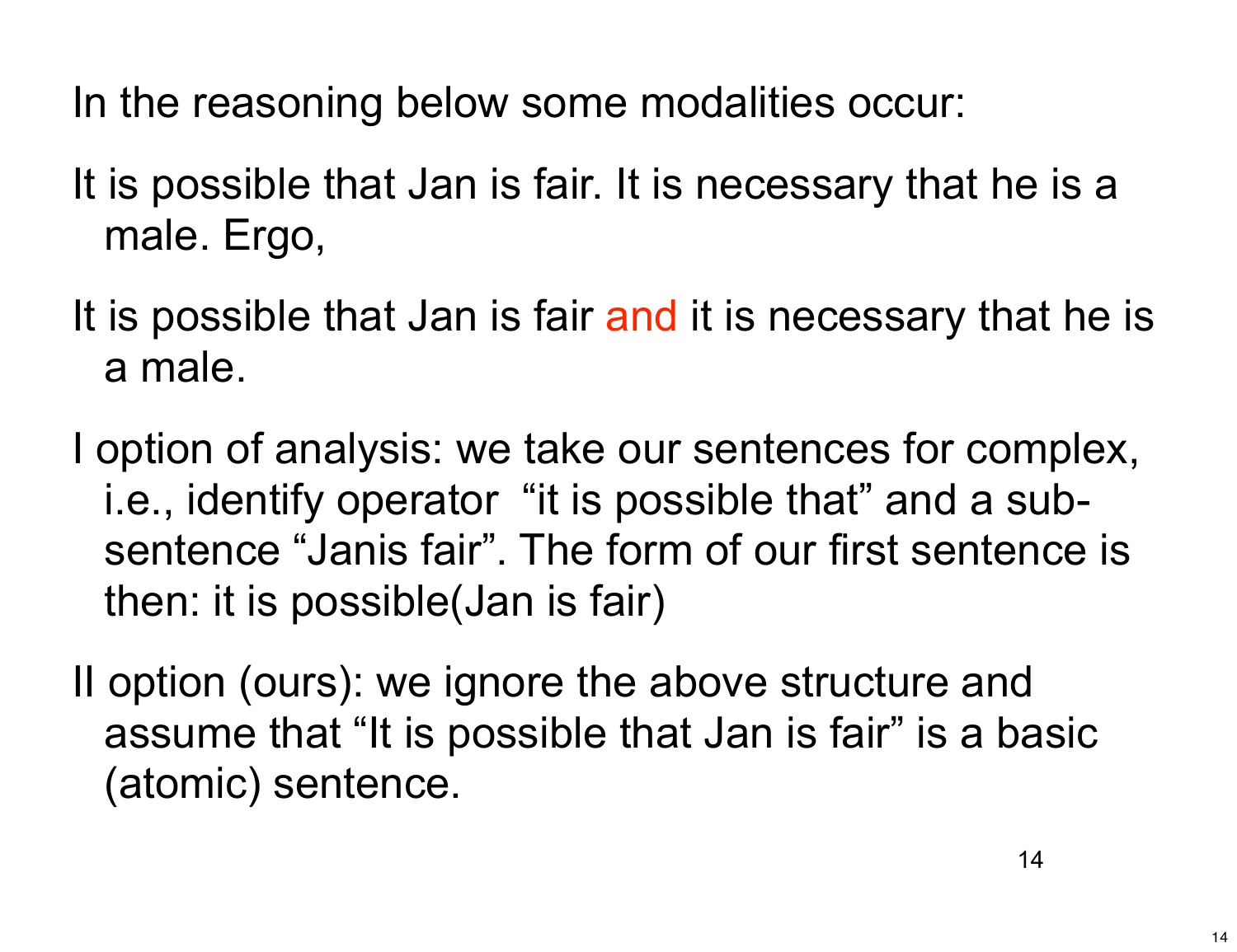Two theories of classical logic (we'll do only first)

- classical propositional logic (CPL)
- classical predicate calculus (calculus of quantifiers)

What makes them classical?

principle of bivalence – each sentence is either true or false

a sentence in the sense of logic is any utterance that one can be ascent to, or dissent to. (Imperative and interrogative sentences are not sentences in logic sense)

a truth-value of a sentence – truth or falsehood.

 1 or 0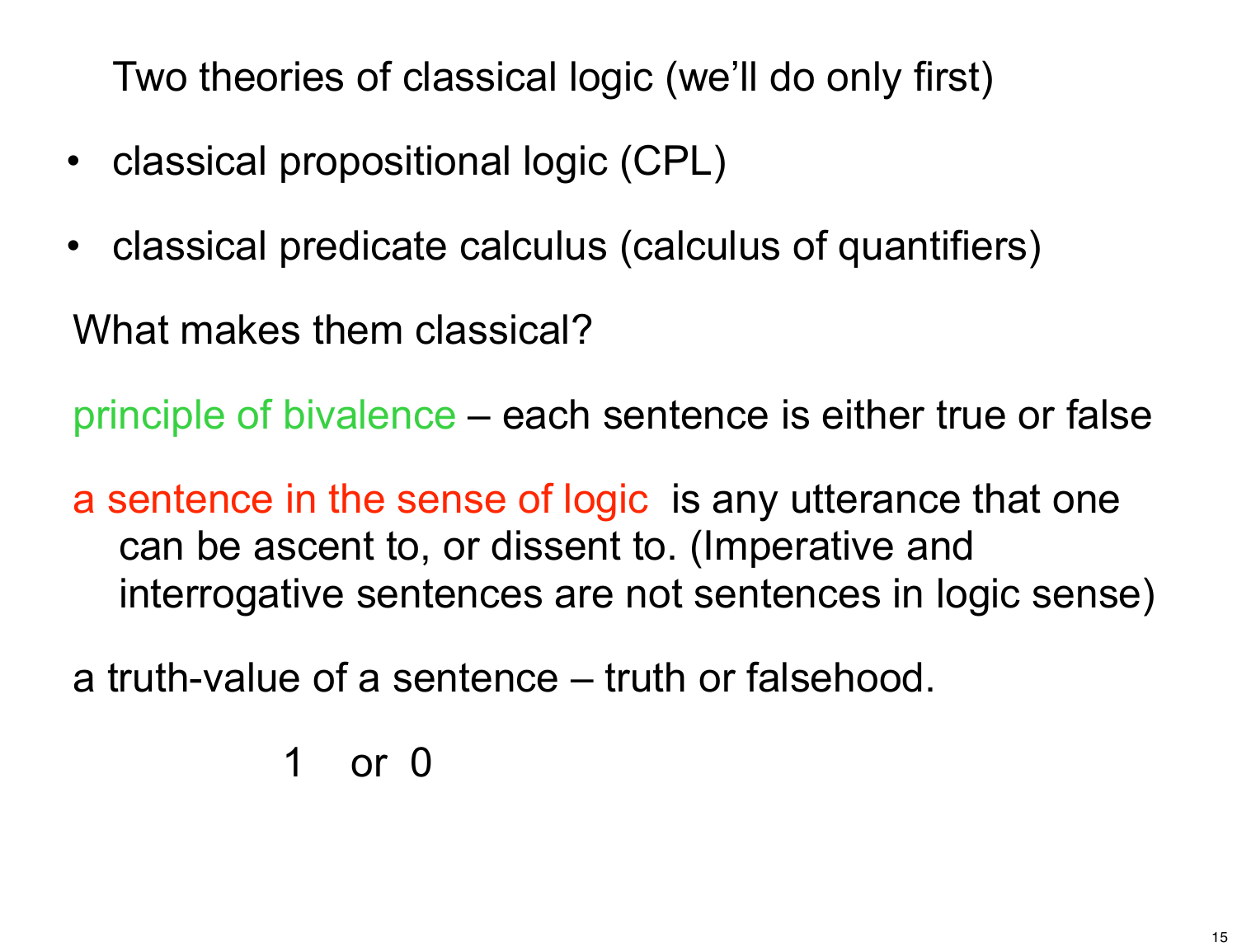#### Classical Predicate Logic

• atomic and complex sentences

a sentence is complex in the sense of logic if it (1) has another sentence as its proper part and (2) has an operator whose arguments are sentences and values are sentences as well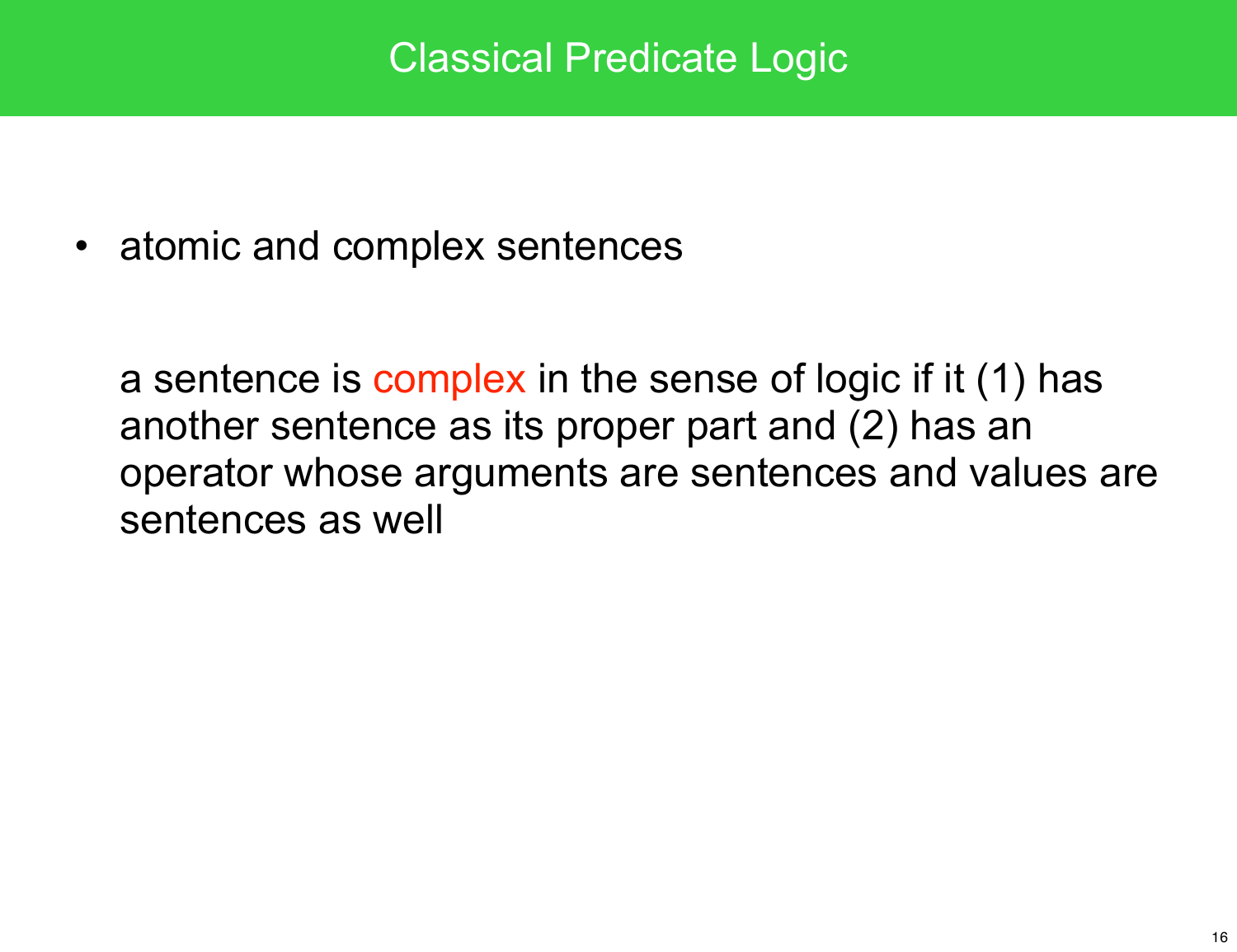It is not the case that it is raining.

It is possible that Simon Amman will win gold at the next Olympic.

I see and describe.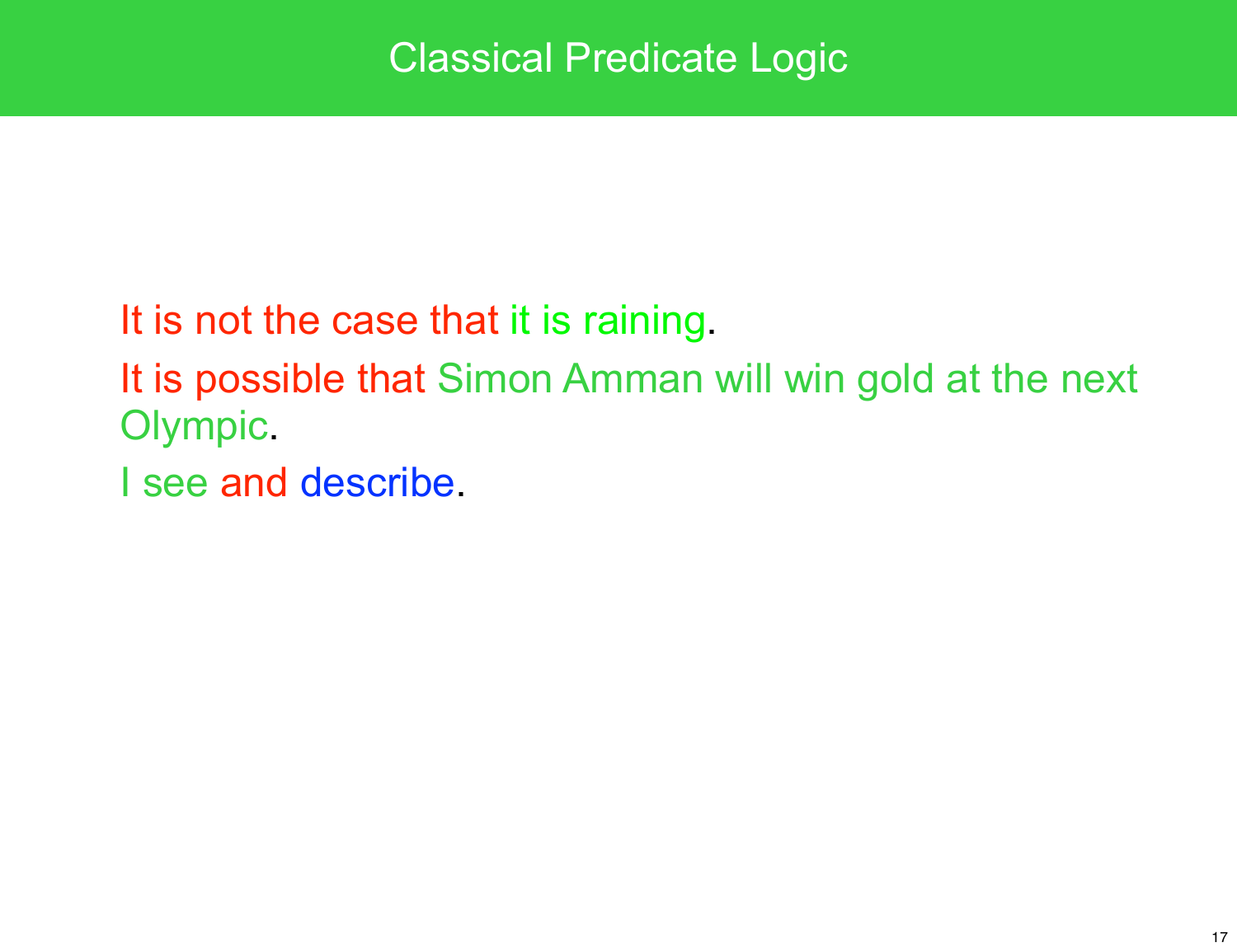#### Classical Predicate Logic

• selected connectives it is not the case that **negation** It is not the case that it is raining. and conjunction I see and describe. or **disjunction**  I'll write or call you. if ..., then *implication*  If it's Monday today, then I can sleep a bit longer. if and only if equivalence (or bi-conditional) A triangle is equilateral if and only if its angles all measure 60 deg.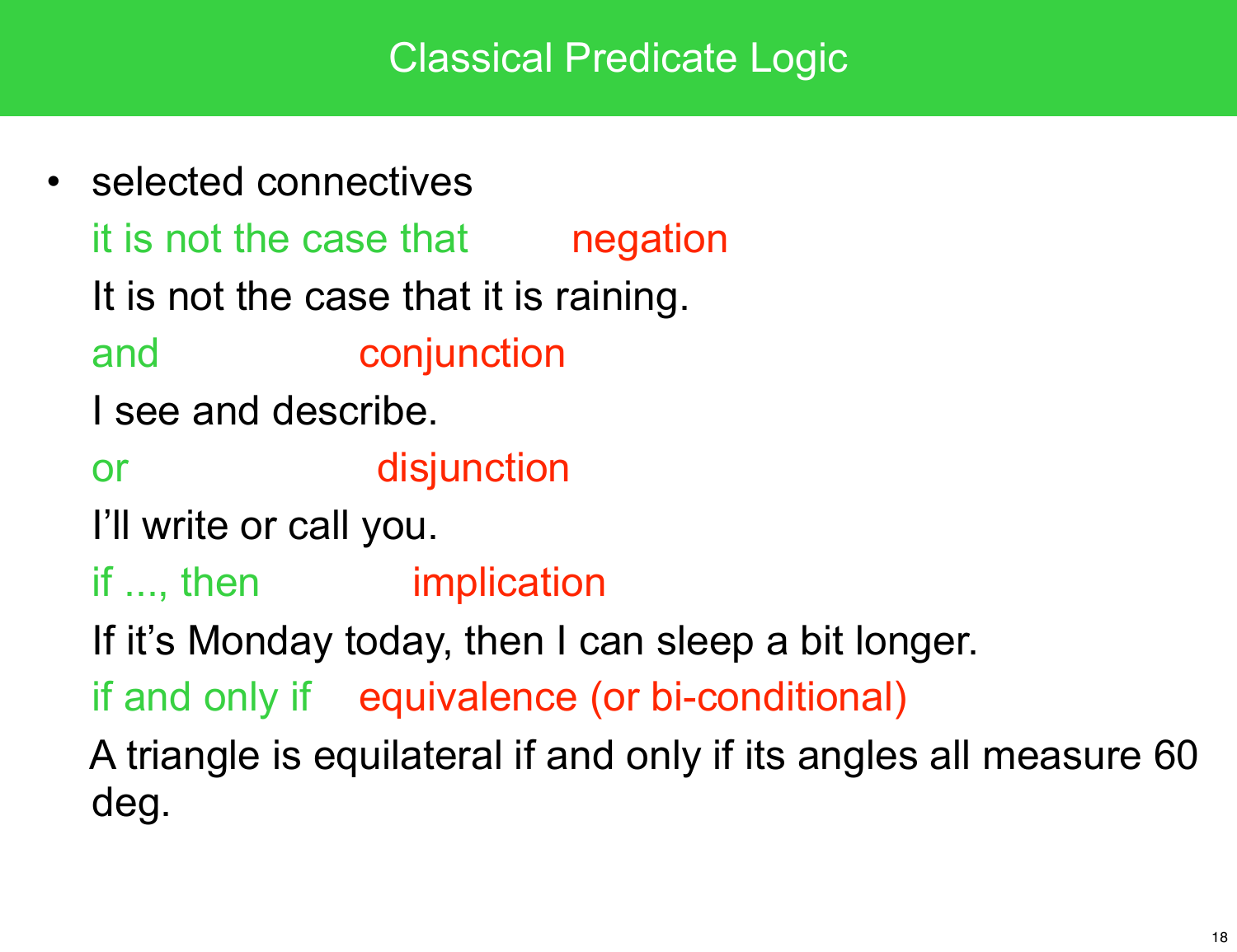• extensional connectives a truth-value of a complex sentence whose connectives are extensional is fully determined by truth-values of its component sentences.

It is not the case that Kraków lies on the Vistula River.

It is not the case that  $3 + 4 = 7$ .

It is not the case that the Earth is round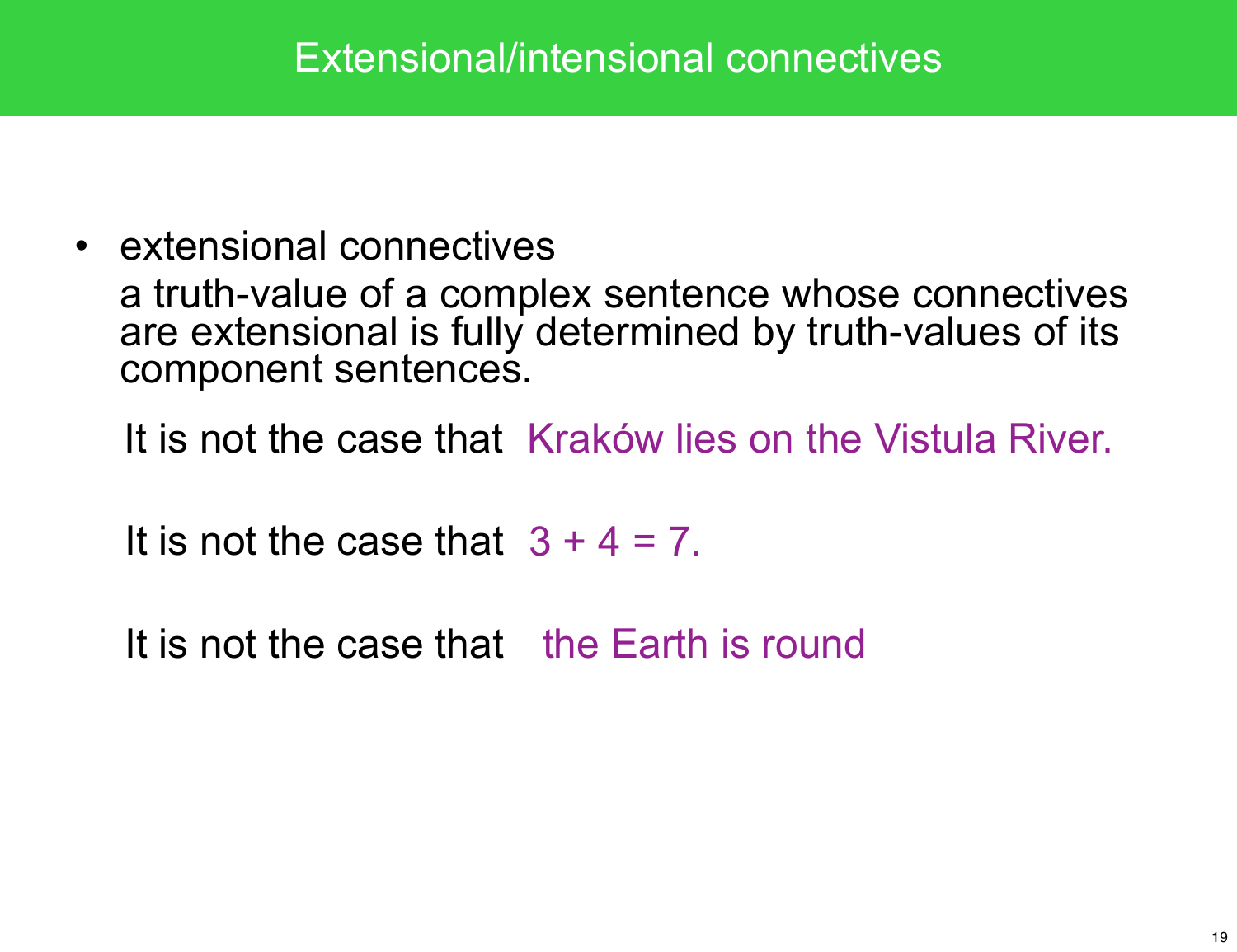Thanks to its being extensional, negation is fully characterized by a truth-value table:

| $\mathsf{D}$ | it is not the case that p |
|--------------|---------------------------|
|              |                           |
|              |                           |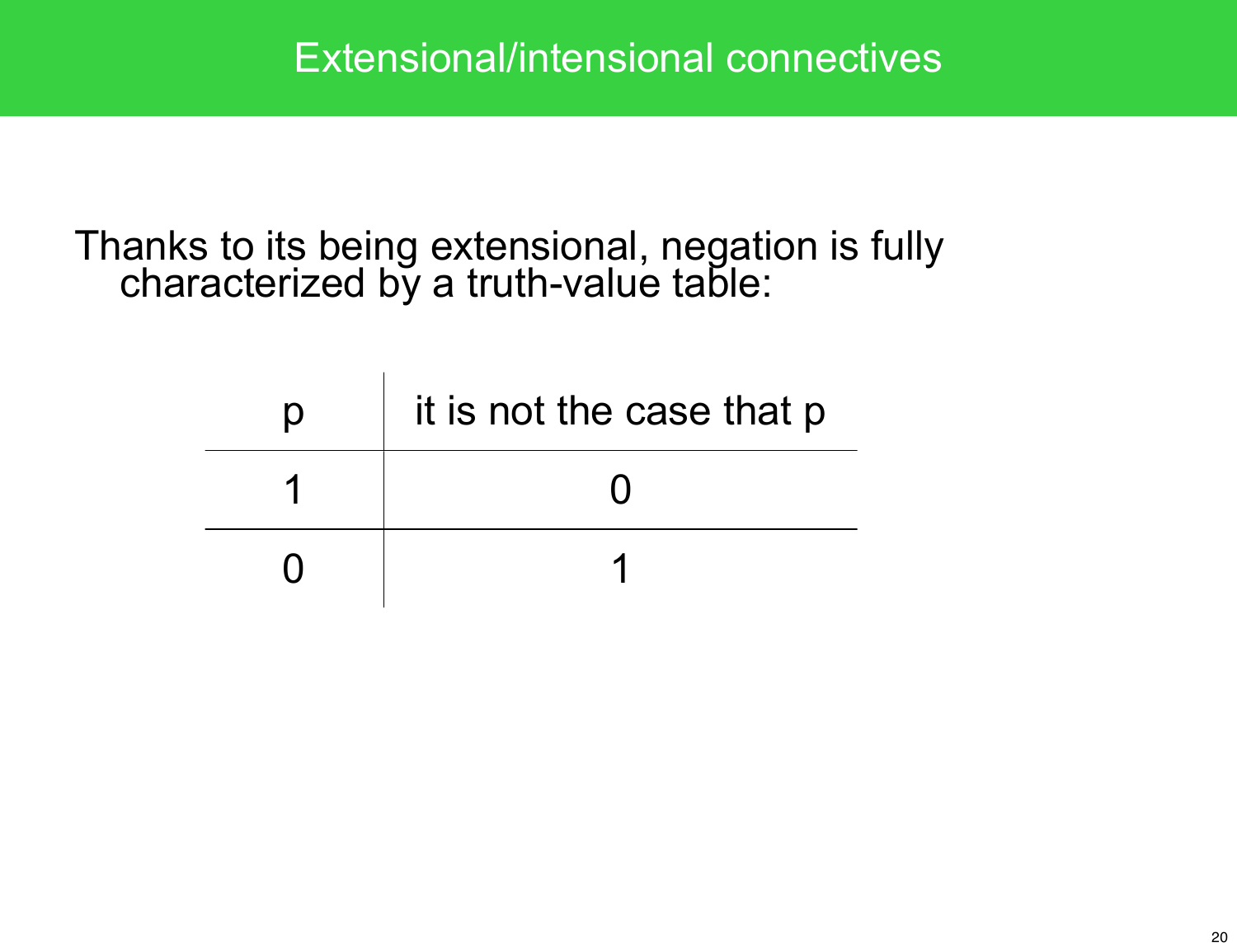Not all operators are extensional. Consider "it is necessary that..."

It is necessary that  $2 + 2 = 4$ .

It is necessary that if today is Monday, tomorrow is Tuesday.

It is necessary that the Vistula River is polluted.

It is necessary that in Poland a prime-minister is a representative of the largest party in Parliament.

Intensional = non-extensional